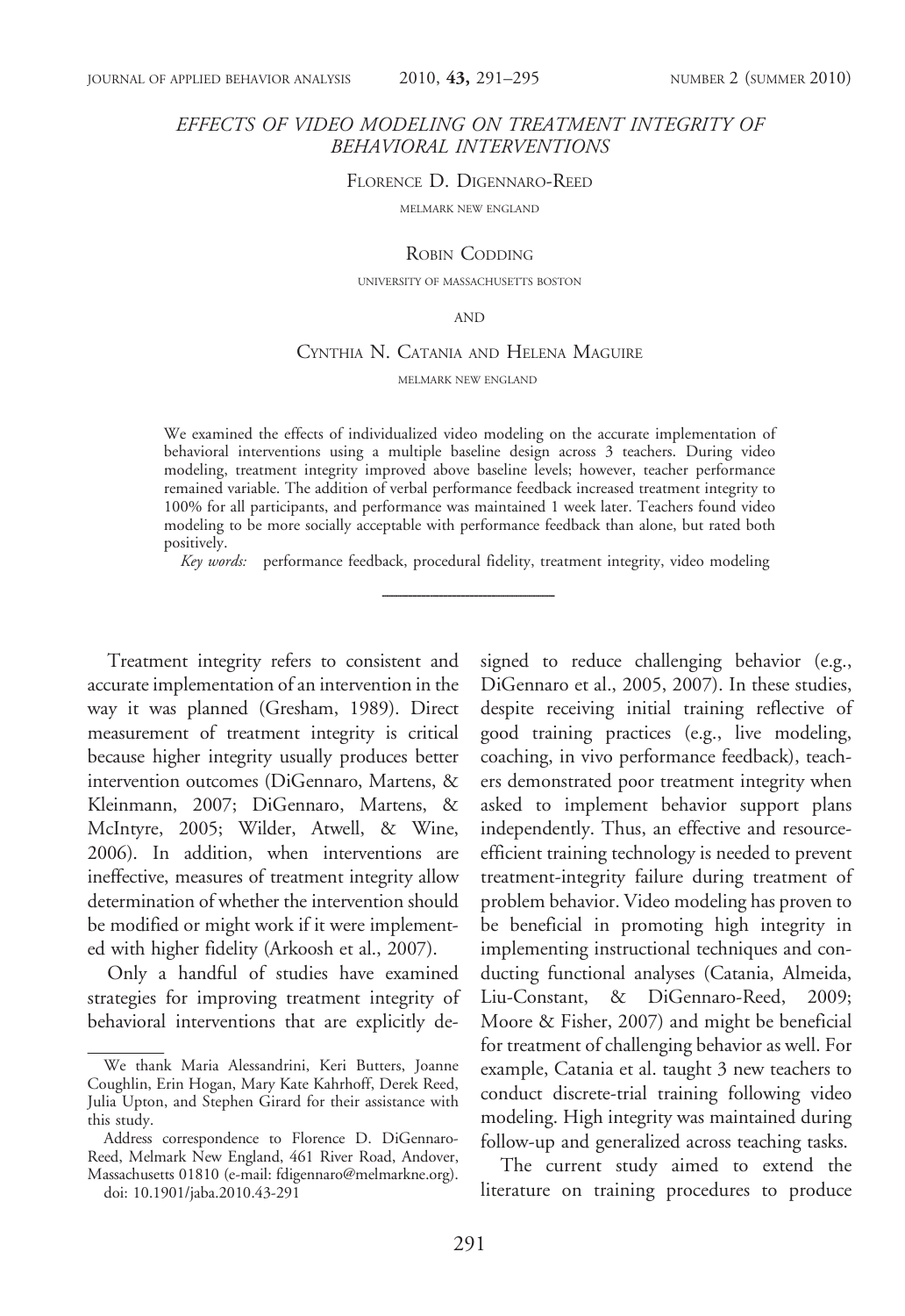and maintain high levels of integrity during treatment of problem behavior. We examined the impact of individualized video modeling and direct performance feedback on procedural implementation by 3 newly employed teachers.

### METHOD

#### Participants and Setting

We recruited 3 teachers during their initial orientation as new employees in a setting that provided educational and residential services to students with autism, brain injury, and other developmental disorders. The teachers were told that the study was to investigate ways to help teachers implement behavioral interventions designed to reduce students' problem behaviors.

Kelly was a 24-year-old Caucasian woman with less than 1 month of experience working with individuals with autism. Although she had just enrolled in a graduate-level program that provided coursework toward certification as a behavior analyst, her only training in behavior analysis was that which was provided during the agency orientation. Lauren was a 28-year-old Caucasian woman with an MA degree in education. She had 4 years of experience working with individuals with autism in both public and private school settings. Her formal training in behavior analysis consisted of an introductory course. Shannon was a 35-year-old Liberian woman with a BA degree who spoke English fluently as a second language. She had no prior experience working with individuals with autism or implementing behavioral interventions but had taken one course in college that covered the principles of behavior analysis.

All training, intervention implementation, and performance feedback occurred in the teachers' work settings. Kelly worked in a community-based residence operated by the agency. Lauren and Shannon worked in separate classrooms at the school. The teachers viewed the video models in a private location within their setting (e.g., a small office or staff room).

#### Design and Measurement

A concurrent multiple baseline design across participants was used to evaluate the effects of individualized video modeling (IVM) and individualized video modeling plus performance feedback (IVM+PF) on the teachers' treatment integrity. Treatment integrity was assessed through 15-min direct observations of the participant implementing a student's behavioral intervention in a classroom or residence. Depending on student behavior, participants may have had multiple or no opportunities to implement different portions of the behavioral intervention. For example, consequence strategies for appropriate and inappropriate behavior might be delivered repeatedly and not at all, respectively, if the student did not exhibit problem behavior during the observation. Observers used a unique task analysis for each participant that allowed observers to score each intervention step as (1) implemented as written every time, (2) not implemented as written sometimes or never, or (3) no opportunity to observe, teacher had no opportunity to exhibit. Treatment integrity was calculated by dividing the number of intervention steps implemented as written (every time) by the total number of intervention steps implemented, and this ratio was converted to a percentage.

At the conclusion of the study, participants completed a 15-item treatment acceptability questionnaire adapted from the Intervention Rating Profile-15 (Martens, Witt, Elliot, & Darveaux, 1985) to assess the acceptability of the training strategies used to improve treatment integrity. Items were rated on a Likerttype scale ranging from 1 (strongly disagree) to 6 (*strongly agree*), with higher scores representing intervention acceptability. All 3 participants received the form 1 day after the final participant's follow-up probe and returned it anonymously through interoffice mail.

#### Procedure

Baseline. The interventions in place for each student were part of a clinical treatment plan developed based on a descriptive functional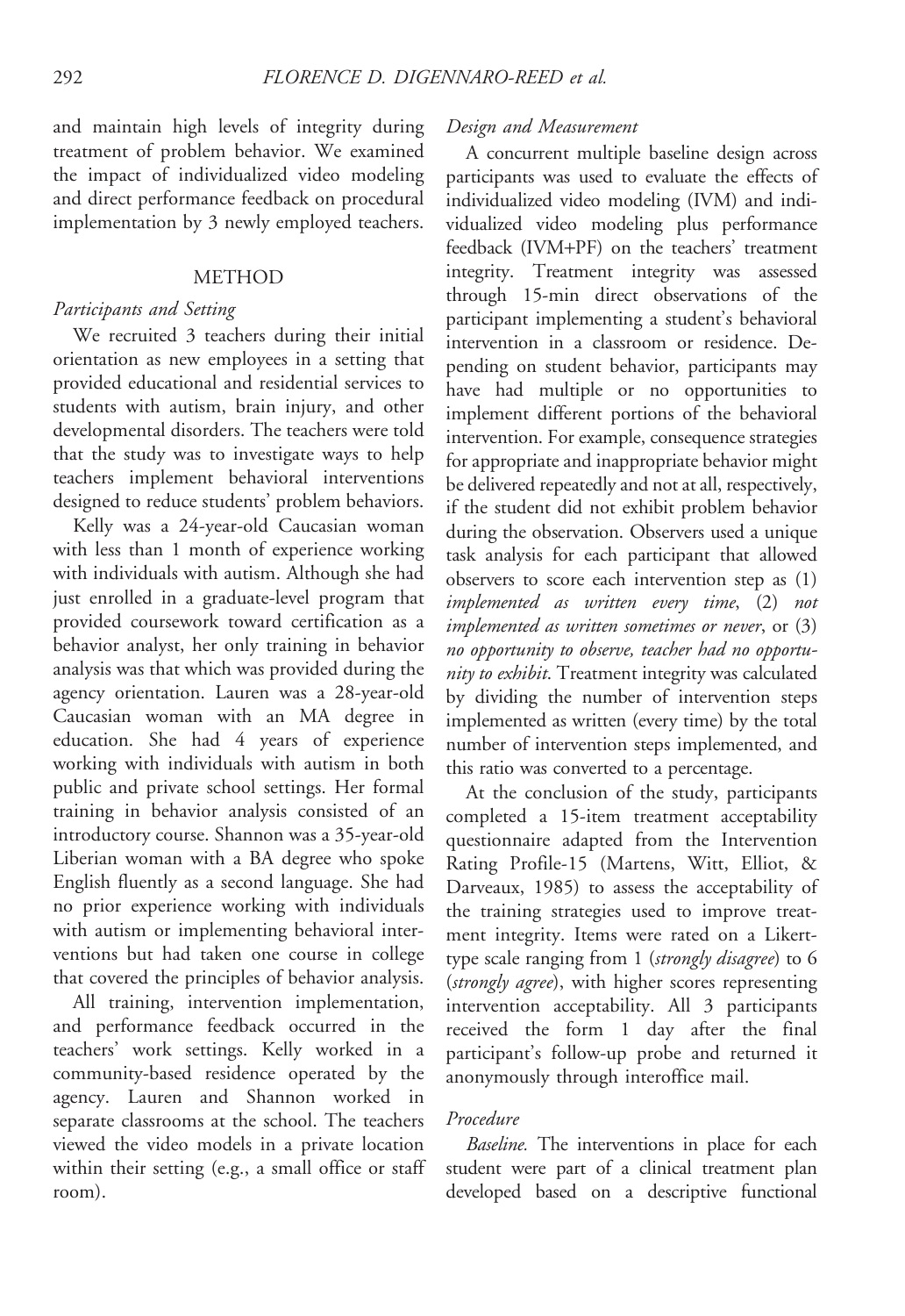assessment. The primary author provided and verbally reviewed with each participant a written protocol detailing the steps of the intervention for her student. After a brief question-and-answer session, a five-item written knowledge posttest was administered. Responses were reviewed immediately with teachers, and errors were corrected. Initial training lasted approximately 60 min. One day after completion of the posttest, the teacher began treatment implementation while the student was engaged in a 15-min independent work task (e.g., activity schedule, household chores, typing). Feedback was not provided during baseline sessions. Participants were told, ''do your best,'' when they asked questions of observers during actual plan implementation.

Individualized video modeling (IVM). Prior to each observation period, each participant viewed an individualized instructional video that depicted a model (e.g., an experienced teacher) demonstrating accurate implementation of all of the intervention steps with a "student" (e.g., an employee who agreed to role play). Kelly viewed a 6-min 56-s video depicting functional communication training, differential reinforcement, a picture activity schedule, and escape extinction in 20 discrete steps. Lauren viewed a 6-min 21-s video of a picture activity schedule, differential reinforcement, nonexclusionary time-out, least-to-most prompting, and token training with 14 discrete steps. Shannon viewed a 4-min 14-s video of functional communication training, transition warnings, differential reinforcement, and escape extinction in 17 steps. A voice-over component and on-screen text detailed relevant aspects of the procedures. Within 45 min of viewing the video, teachers were asked to implement the intervention with their students.

Individualized video modeling plus performance feedback (PF). In addition to IVM, the experimenter provided verbal feedback about prior session performance before playing the video. During video viewing, the experimenter paused the tape at relevant points and asked the

participant to pay attention to the next segment because of errors exhibited in the previous teaching session. If no errors occurred, the researcher stated such and played the video with no pauses.

Follow-up probe. One week following termination of IVM+PF, an implementation observation was conducted using procedures identical to baseline. Teachers did not view the video or receive feedback during this one-session probe.

# Interobserver Agreement and Procedural Fidelity

A second observer simultaneously but independently collected data on teacher behavior during 31% (Kelly), 47% (Lauren), and 42% (Shannon) of sessions. An agreement was scored when both observers scored a teacher's implementation of an individual treatment step identically (i.e., as correct or incorrect). Agreement was calculated as the number of agreements divided by agreements plus disagreements and converted to a percentage. Mean percentage agreement was 96% (range, 95% to 100%) for Kelly, 95% (range, 90% to 100%) for Lauren, and 98% (range, 96% to 100%) for Shannon. An independent observer also collected data on presentation of the video model in its entirety for 64% of sessions during IVM (procedural fidelity was 100%). During 100% of sessions of IVM+PF, the observer also collected data on the accuracy with which the experimenter delivered feedback. An agreement was scored when the experimenter accurately delivered feedback to the participant for each treatment step consistent with performance during the previous observation session. Agreement was calculated as the number of agreements divided by agreements plus disagreements and converted to a percentage. Mean procedural fidelity of performance feedback was 99%.

#### RESULTS AND DISCUSSION

Figure 1 depicts treatment integrity as the percentage of intervention steps implemented correctly during baseline, IVM with and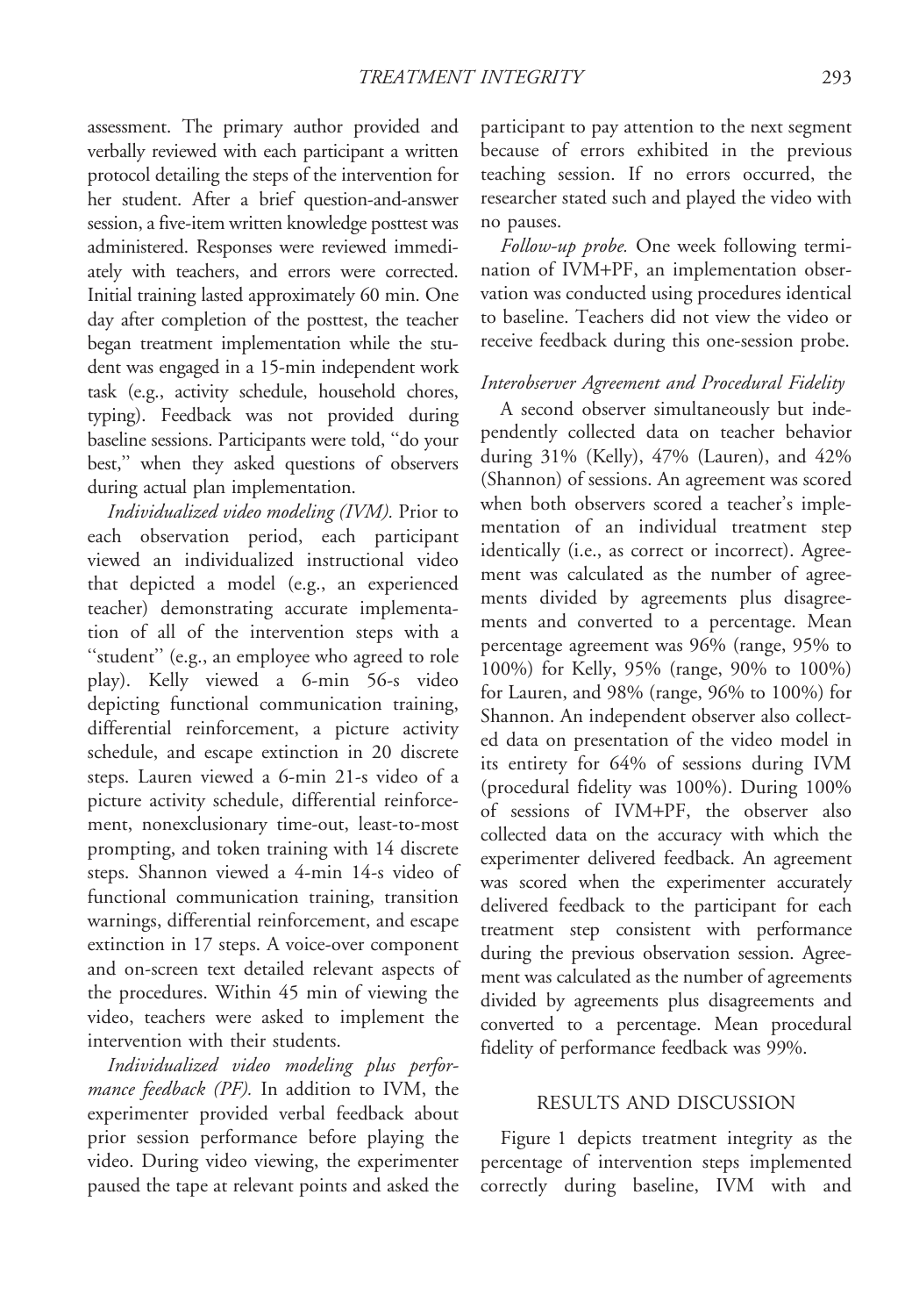

Figure 1. Percentage of steps implemented correctly across conditions for each teacher. IVM+PF = individualized video modeling plus performance feedback.